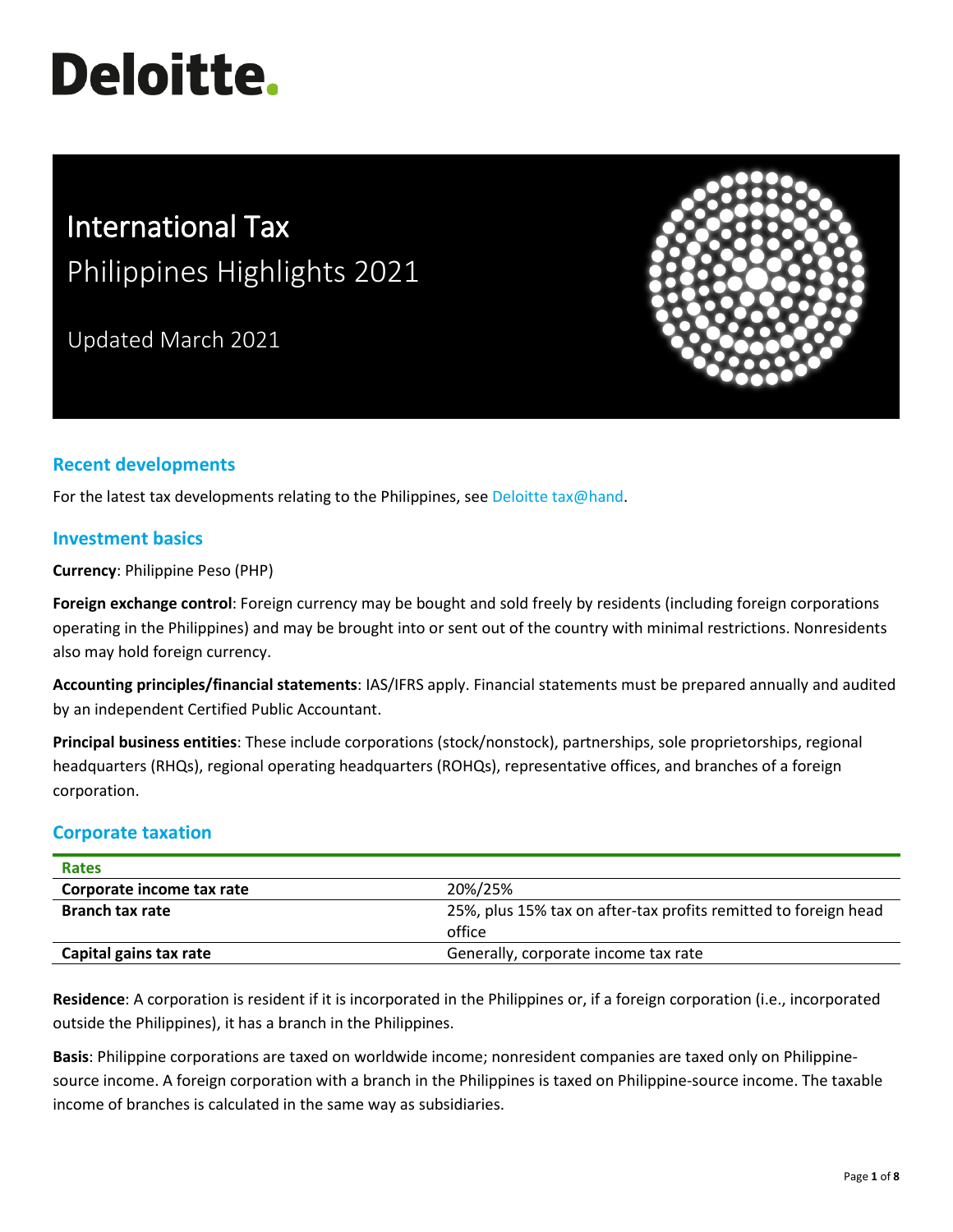**Taxable income**: Corporate income tax is imposed on a corporation's profits, which generally consist of business/trading income. Normal business expenses may be deducted in computing taxable income.

In lieu of itemized deductions, a domestic and resident corporation may elect to use the optional standard deduction (OSD), which may not exceed 40% of total gross income, in computing taxable income for the taxable quarter/year. Once a decision is made to use the OSD, it is irrevocable for the taxable year for which the return is filed.

**Rate**: Philippine corporations generally are taxed at a rate of 25% as from 1 July 2020 (reduced from 30%), except for corporations with net taxable income not exceeding PHP 5 million and with total assets not exceeding PHP 100 million, which are taxed at a rate of 20%. The rate for ROHQs is 10% until 31 December 2021; thereafter, ROHQs will be taxed at the regular corporate income tax rate.

**Surtax**: There is no surtax.

**Alternative minimum tax**: A minimum corporate income tax (MCIT) equal to 2% of gross income is imposed on both domestic and resident foreign corporations beginning in the fourth taxable year of operations, except for the period 1 July 2020 to 30 June 2023 when the MCIT is 1%. The MCIT is imposed in each quarter of the taxable year when a corporation has no or negative taxable income, or when the amount of the MCIT is greater than the corporation's normal income tax liability. Any MCIT that exceeds the normal income tax may be carried forward and credited against the normal income tax for the following three taxable years.

**Taxation of dividends**: Dividends received by Philippine domestic or resident foreign companies from a domestic corporation are not subject to tax. Foreign-source dividends are exempt where the funds from the dividends received are reinvested in the business operations of the domestic corporation by the end of the next taxable year following the year of receipt and are used only to fund working capital requirements, capital expenditure, dividend payments, investments in domestic subsidiaries, and infrastructure projects. The domestic corporation also must hold directly at least 20% of the outstanding shares of the foreign corporation for a minimum of two years as at the date of distribution of the dividend.

**Capital gains**: Capital gains generally are taxed as income. However, gains realized by a domestic corporation or a resident foreign corporation on the sale of shares in a domestic corporation that is not traded on the stock exchange are subject to a 15% capital gains tax. Gains on the sale of shares listed and traded on the stock exchange are taxed at 0.6% of the gross selling price. Gains derived from the sale of real property not used in a business are subject to a 6% final withholding tax based on the higher of the sales price or the fair market value.

**Losses**: Losses may be carried forward for three years unless the taxpayer benefits from a tax incentive or an exemption. Losses may not be carried forward where the business undergoes a substantial change in ownership. The carryback of losses is not permitted.

**Foreign tax relief**: Foreign tax paid by a domestic corporation may be credited proportionately against Philippine tax on the same profits, but the credit is limited to the amount of Philippine tax payable on the foreign income.

**Participation exemption**: See "Taxation of dividends" above.

**Holding company regime**: There is no holding company regime.

**Incentives**: Incentives are provided under the Omnibus Investment Code of 1987 (administered by the Board of Investment) and the Special Economic Zone Act of 1995. Benefits usually include fiscal incentives (e.g., income tax holidays) and nonfiscal incentives (e.g., simplified customs procedures for imports and exports). Enterprises engaged in specified business activities may be entitled to other incentives.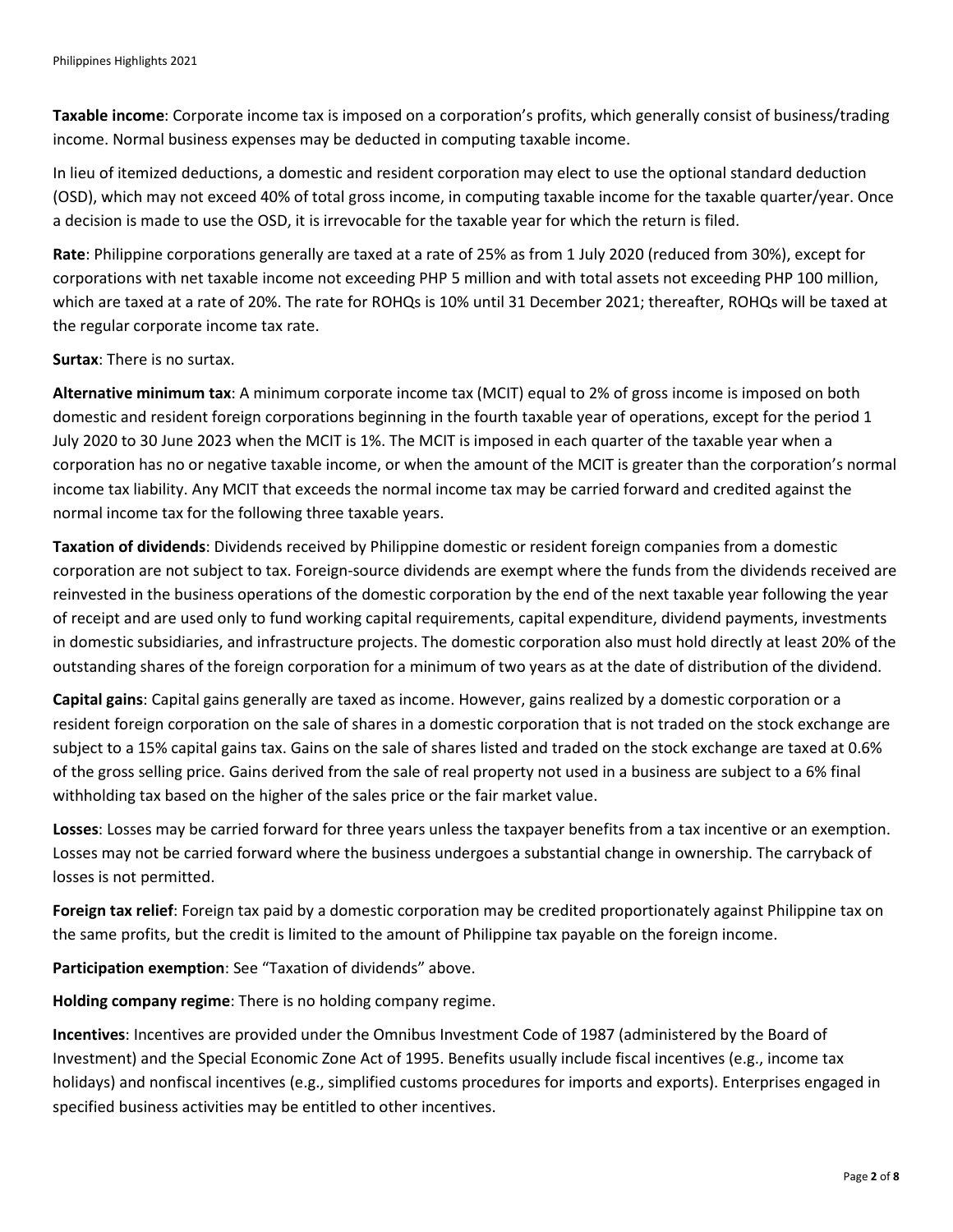## **Compliance for corporations**

**Tax year**: The tax year may be a calendar year or a fiscal year (i.e., an accounting period of 12 months ending on the last day of any month other than December).

**Consolidated returns**: A Philippine head office and its Philippine branches may file consolidated returns for corporate income tax and valued added tax (VAT) purposes; otherwise, consolidated returns are not permitted, and each corporation must file a separate return.

**Filing and payment**: The annual income tax return must be filed, with or without payment, on or before the 15th day of the fourth month following the close of the taxpayer's taxable year.

**Penalties**: Late payments are subject to a surcharge equal to 25% of the amount due plus interest of 12% per annum on the unpaid amount of tax until fully paid. A compromise penalty (in lieu of imprisonment) is imposed based on the tax due (exclusive of the 25% surcharge and applicable interest).

**Rulings**: The tax authorities will issue a ruling on the tax consequences of a transaction at the request of a taxpayer.

## **Individual taxation**

**Rates**

| Individual income tax rate | Taxable income                        | Rate                 |
|----------------------------|---------------------------------------|----------------------|
|                            | Up to PHP 250,000                     | 0%                   |
|                            | PHP 250,001-PHP 400,000               | 20% of excess over   |
|                            |                                       | PHP 250,000          |
|                            | PHP 400,001-PHP 800,000               | PHP 30,000 + 25%     |
|                            |                                       | of excess over PHP   |
|                            |                                       | 400,000              |
|                            | PHP 800,001-PHP 2 million             | PHP 130,000 + 30%    |
|                            |                                       | of excess over PHP   |
|                            |                                       | 800,000              |
|                            | PHP 2 million-PHP 8 million           | PHP 490,000 + 32%    |
|                            |                                       | of excess over PHP 2 |
|                            |                                       | million              |
|                            | Over PHP 8 million                    | PHP 2,410,000 +      |
|                            |                                       | 35% of excess over   |
|                            |                                       | PHP 8 million        |
| Capital gains tax rate     | Generally, individual income tax rate |                      |

**Residence**: A citizen normally is considered a resident unless meeting the requirements to be deemed a nonresident. The residence status of a foreign employee generally is established when the aggregate length of stay in the country in any calendar year exceeds 180 days. A foreign employee who stays in the Philippines for more than 180 days is considered a nonresident alien engaged in a trade or business (NRA-ETB); otherwise, the employee is considered a nonresident alien not engaged in a trade or business (NRA-NETB).

**Basis**: Resident citizens are taxed on worldwide income; resident aliens and nonresidents pay tax only on Philippinesource income. Foreign individuals may benefit from preferential tax treatment or may be exempt from income tax under an applicable tax treaty, subject to a confirmatory ruling from the Bureau of Internal Revenue (BIR).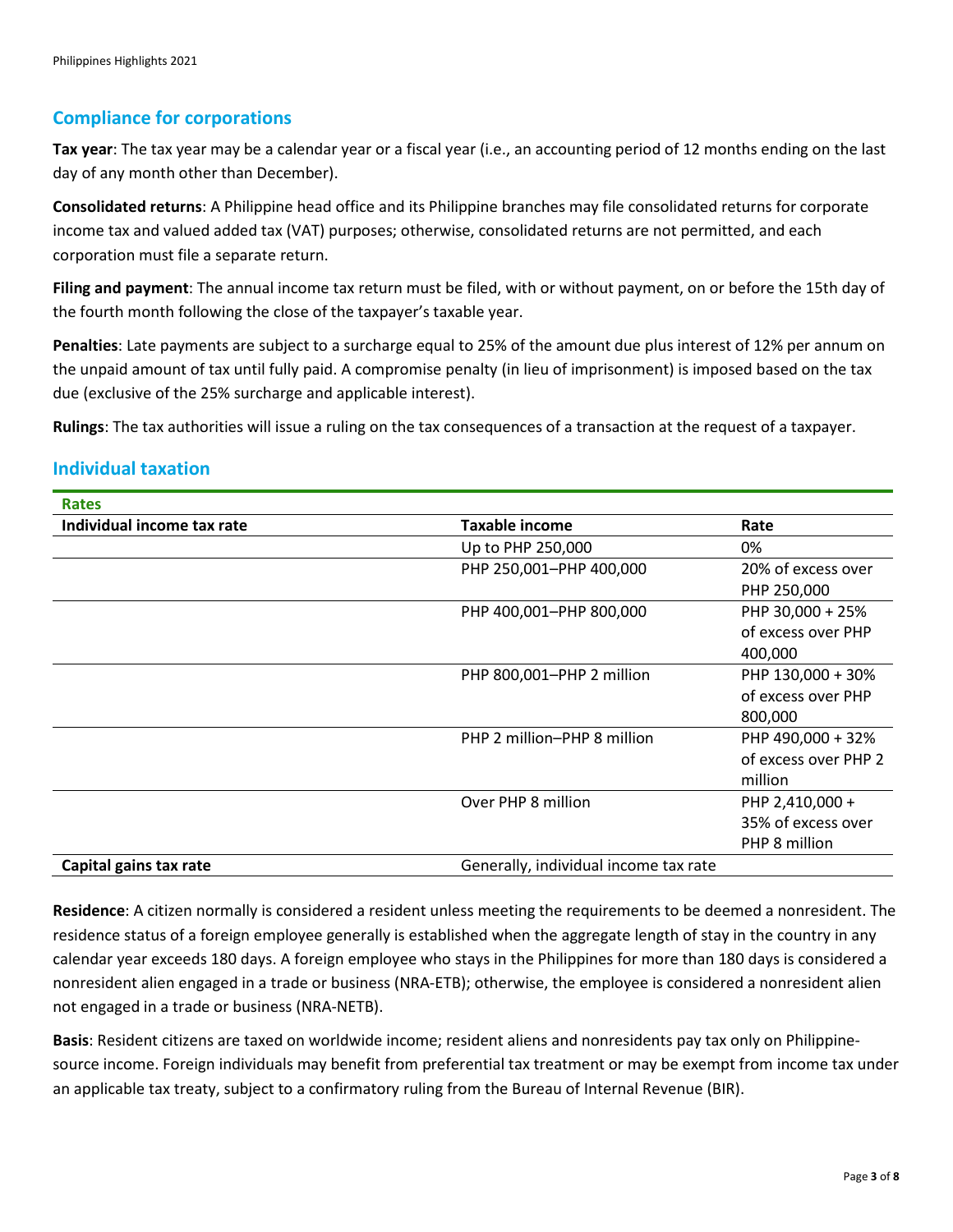**Taxable income**: Taxable income is all income, less allowable deductions. It includes compensation, business income, capital gains (arising from the sale of real property and share transactions), dividends, interest, rents, royalties, annuities, pensions, and a partner's distributive share of the net income of general professional partnerships.

Minimum wage earners are exempt from the payment of income tax on their compensation income, including holiday pay, overtime pay, night shift differential pay, and hazard pay.

In lieu of itemized deductions, an individual engaged in business or the practice of a profession may elect to use the OSD, which may not exceed 40% of total gross sales/receipts, in computing taxable income for the taxable quarter/year. Once an election is made to use the OSD, it is irrevocable for the taxable year for which the return is made.

**Rates**: Individual income tax is charged at progressive rates ranging from 0% to 35% (effective as from 1 January 2018 through 31 December 2022). However, self-employed individuals with gross sales not exceeding PHP 3 million and that are not required to be registered for VAT, have the option to pay 8% income tax based on gross income in excess of PHP 250,000 (in lieu of the graduated tax rates of 0% to 35% and the 3% percentage tax, see "Other taxes on corporations and individuals," below).

**Capital gains**: Capital gains generally are subject to the ordinary income tax rates, although gains from the sale of certain shares and real property are subject to specific rates. An individual is subject to capital gains tax on the sale of real property at a rate of 6% of the higher of the gross sales price or the current fair market value. An individual also is subject to tax on the capital gains derived from the sale of shares not traded on the stock exchange at a rate of 15%. Gains derived from the sale of shares listed and traded on the stock exchange are taxed at 0.6% of the gross sales price.

**Deductions and allowances**: Statutory contributions, as required by domestic law, and nontaxable income (e.g., a nontaxable bonus amount of up to PHP 90,000 and *de minimis* benefits) are allowed as deductions and exclusions against an individual's gross income.

**Foreign tax relief**: Foreign tax paid by a domestic corporation may be credited proportionately against Philippine tax on the same profits, but the credit is limited to the amount of Philippine tax payable on the foreign income.

#### **Compliance for individuals**

**Tax year**: The tax year is the calendar year.

**Filing status**: Married couples in the Philippines who derive income other than from compensation must file a joint income tax return.

**Filing and payment**: Tax returns are due on or before 15 April after the close of the tax year. Tax on compensation income is withheld monthly by the employer.

Single or married individuals who receive compensation income from only one employer during the taxable year may qualify for "substituted" filing, provided the amount of tax due equals the amount of tax withheld by the employer at the end of the taxable calendar year.

**Penalties**: Late payments are subject to a surcharge equal to 25% of the amount due and interest of 12% per annum based on the unpaid amount of tax until fully paid. A compromise penalty (in lieu of imprisonment) is imposed based on the tax due (exclusive of the 25% surcharge and applicable interest).

**Rulings**: The tax authorities will issue a ruling on the tax consequences of a transaction at the request of a taxpayer.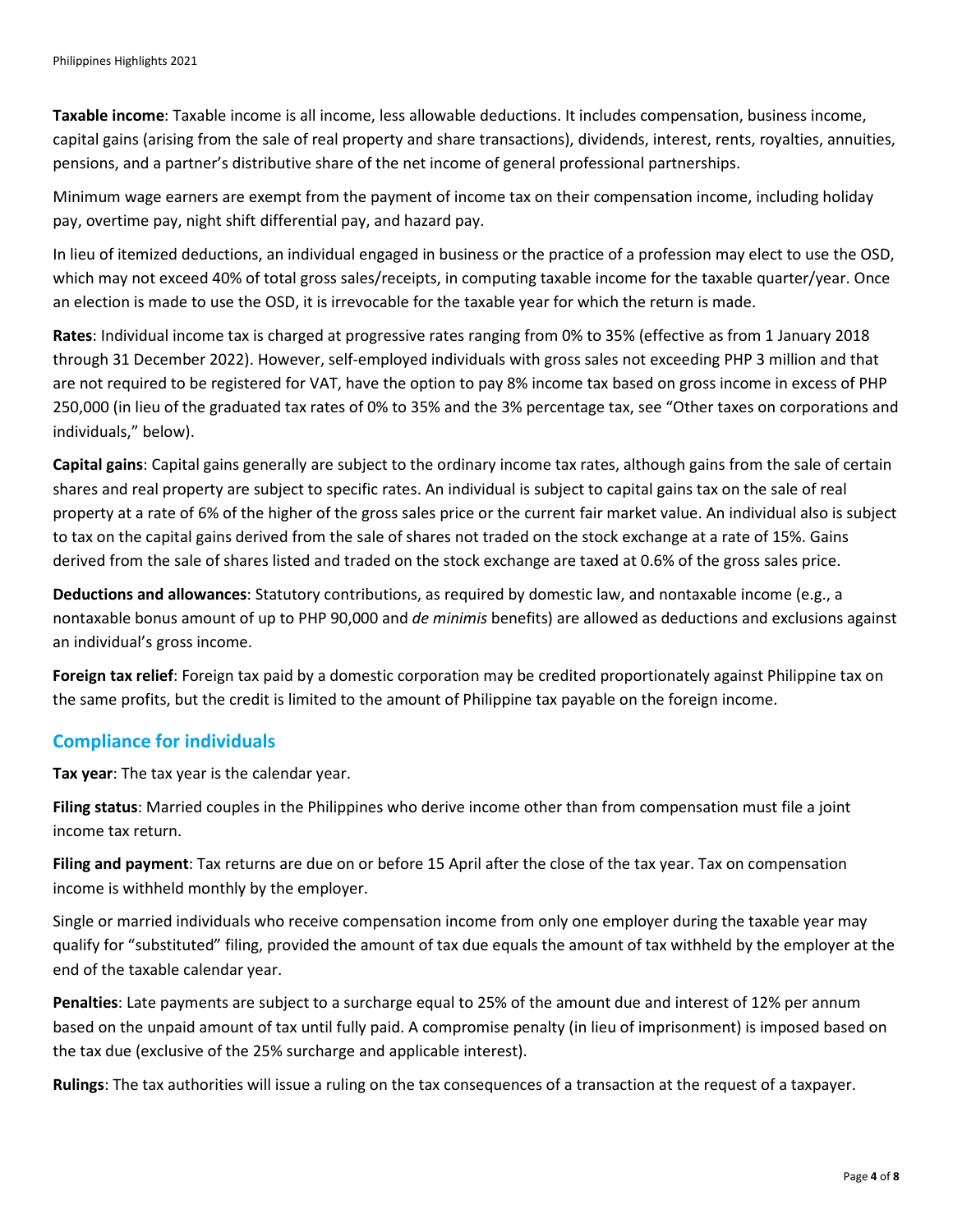#### **Withholding tax**

| <b>Rates</b>                                                       |                  |                   |                     |             |
|--------------------------------------------------------------------|------------------|-------------------|---------------------|-------------|
| Type of payment                                                    | <b>Residents</b> |                   | <b>Nonresidents</b> |             |
|                                                                    | Company          | <b>Individual</b> | Company             | Individual  |
| <b>Dividends</b>                                                   | 0%               | 10%               | 15%/25%             | 20%/25%     |
| <b>Interest</b>                                                    | 15%/20%          | 15%/20%           | 0%/20%              | 0%/20%/25%  |
| <b>Royalties</b>                                                   | 20%              | 10%/20%           | 30%                 | 10%/20%/25% |
| <b>Fees for technical services</b><br>(where treated as royalties) | 20%              | 10%/20%           | 30%                 | 10%/20%/25% |

**Dividends**: Dividends paid by one Philippine domestic corporation to another are exempt from tax. Dividends paid by a Philippine corporation to a resident individual are subject to a 10% withholding tax.

Dividends paid by a Philippine corporation to a nonresident foreign corporation are subject to withholding tax at 15% where the country of residence of the nonresident corporate recipient allows a tax credit of at least 10%; otherwise, the rate is 25%. Dividends paid to an NRA-ETB or NRA-NETB are subject to withholding tax at 20% or 25%. respectively. The withholding tax may be reduced under an applicable tax treaty.

**Interest**: Interest paid to a nonresident foreign corporation is subject to a 20% withholding tax. Interest from Philippine currency deposits paid to a domestic corporation or resident foreign corporation is subject to a 20% withholding tax.

Interest paid to a resident individual or an NRA-ETB is subject to a 20% withholding tax, and for an NRA-NETB, the rate is 25%.

Withholding tax at 15% applies to interest received by domestic companies, resident foreign companies, and resident individuals from transactions with depository banks under the expanded foreign currency deposit system. Nonresident foreign companies and individuals are exempt.

**Royalties**: Royalty payments made to a domestic corporation or a resident foreign corporation are subject to a 20% withholding tax; the rate is 30% for payments to nonresident foreign corporations.

A 20% final withholding tax is levied on royalty payments made to an individual, except for royalty payments from books, literary works, and musical compositions, which are taxed at 10%. However, a 25% withholding tax applies for any royalty payments made to an NRA-NETB.

**Fees for technical services**: Technical service fees generally are treated as business profits (rather than royalties) and are subject to the applicable income tax rate (i.e., 20%/25% for corporations and progressive rates of 0% to 35% for resident individuals and NRA-ETBs). Where technical services fees are treated as royalties, they are subject to the applicable withholding tax rules pertaining to royalties. Fees treated as royalties also are subject to final withholding VAT of 12%, unless specifically exempt under the law.

**Branch remittance tax**: A 15% branch profits tax is levied on the after-tax profits remitted by a branch to its foreign head office, except for profits on activities registered with the Philippine Economic Zone Authority.

**Other**: Other payments to nonresidents may be subject to withholding tax (e.g., management fees at 25%; certain payments related to vessels at 4.5%; and aircraft, machinery, and other equipment at 7.5%). Rates may be reduced under a tax treaty, subject to a "confirmatory ruling" from the BIR or submission of a certificate of residence form (for tax treaty relief) in the case of dividends, interest, and royalties.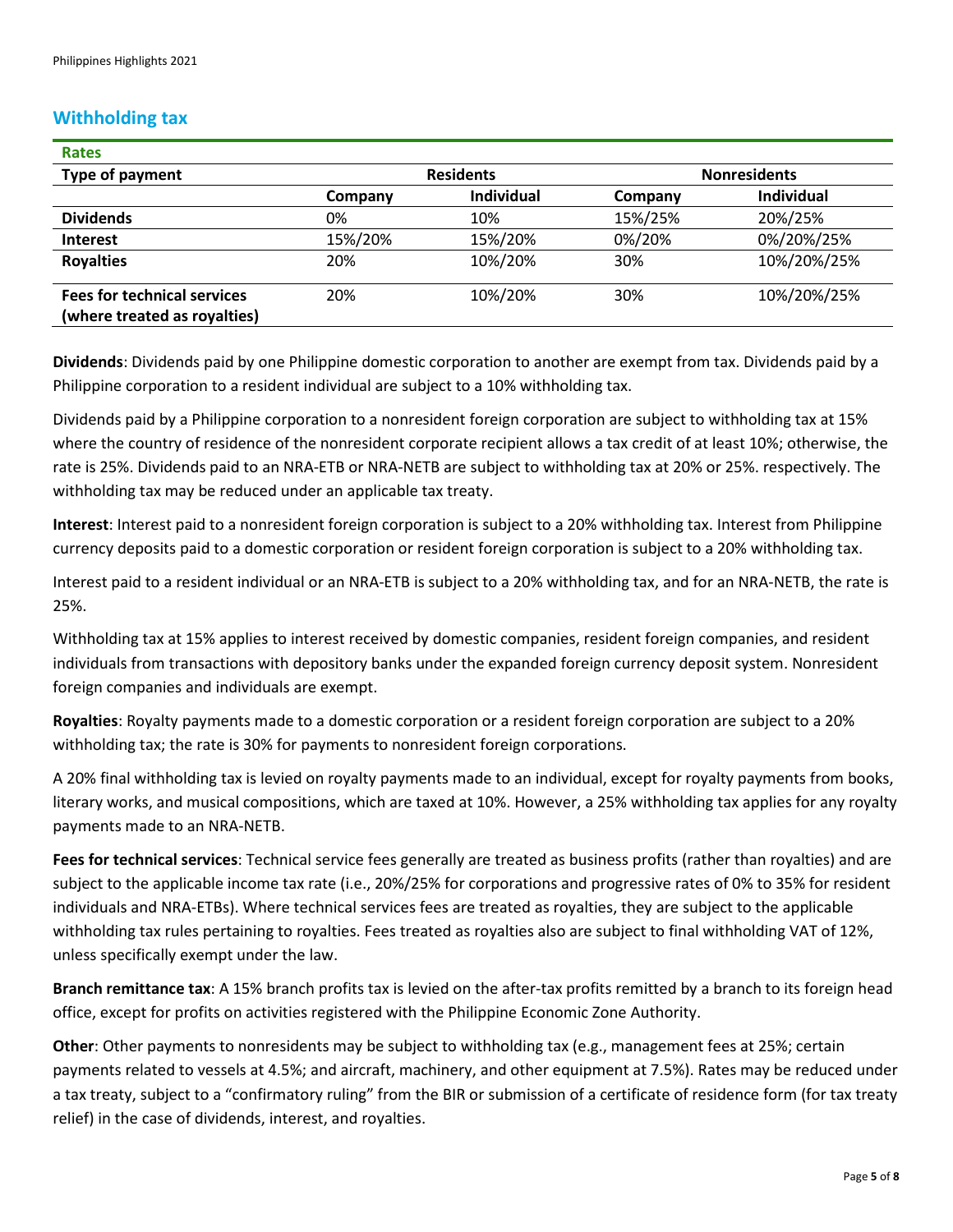#### **Anti-avoidance rules**

**Transfer pricing**: Transfer pricing rules, based on OECD guidelines, apply to both domestic and cross-border, relatedparty transactions. The following transfer pricing methods are permitted: comparable uncontrolled price method, resale price method, cost-plus method, profit split method, residual profit split approach, and transactional net margin method. Documentation requirements apply.

**Interest deduction limitations**: The allowable deduction for interest expense will be reduced by an amount equal to 20% of the interest income that is subject to a final withholding tax.

**Controlled foreign companies**: There are no controlled foreign company rules.

**Hybrids**: There are no anti-hybrid rules.

**Economic substance requirements**: There are no economic substance requirements.

**Disclosure requirements**: There are no disclosure requirements.

**Exit tax**: There is no exit tax.

**General anti-avoidance rule**: There is no general anti-avoidance rule.

#### **Value added tax**

| <b>Rates</b>         |     |
|----------------------|-----|
| <b>Standard rate</b> | 12% |
| <b>Reduced rate</b>  | 0%  |

**Taxable transactions**: VAT is imposed on most sales of goods and services.

**Rates**: The sale and importation of certain goods and services are subject to 12% VAT. Certain sales are zero-rated or exempt.

**Registration**: The registration threshold for VAT purposes is PHP 3 million.

**Filing and payment**: The return/declaration may be filed either manually or through the Electronic Filing and Payment System (eFPS), no later than the 20th-25th day following the close of the month (for monthly returns) and no later than the 25th day following the close of each taxable quarter (for quarterly returns).

#### **Other taxes on corporations and individuals**

Unless otherwise stated, the taxes in this section apply both to companies and individuals.

**Social security contributions**: The employer must make monthly contributions to the social security system corresponding to the salaries of covered employees. The maximum monthly employer contribution for an employee in the highest salary bracket is PHP 2,155. Employees are required to make monthly contributions (ranging from PHP 135 to PHP 1,125) to the social security system based on their salary bracket.

**Other mandatory contributions**: In addition to social security contributions, the employer must make monthly contributions to the Philippine Health Insurance Corporation (PHIC) and Home Development Mutual Fund (HDMF) based on the salaries of covered employees. The maximum monthly employer contribution for an employee in the highest salary bracket is PHP 900 for PHIC and PHP 100 for HDMF. Employees are required to make monthly contributions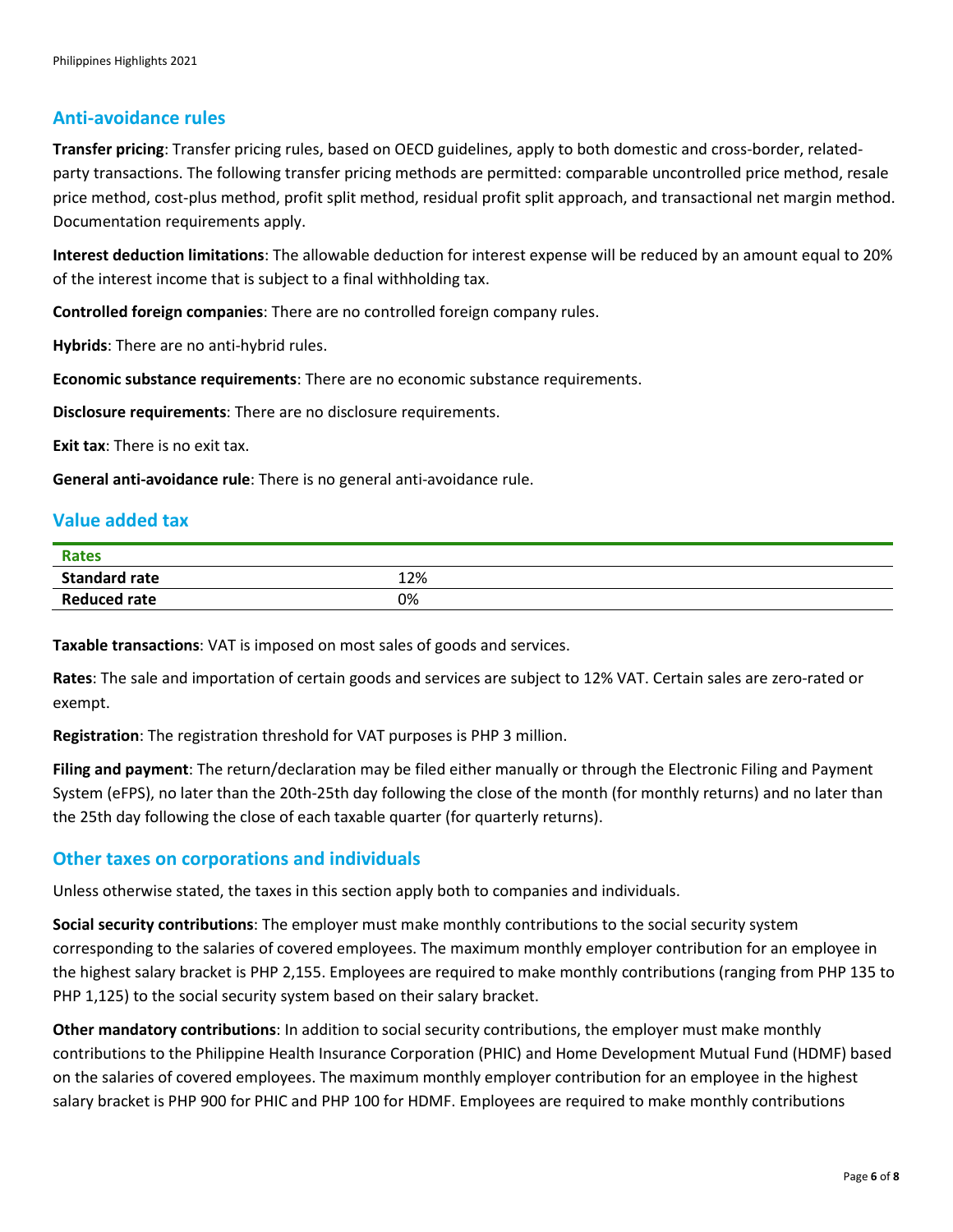(ranging from PHP 150 to PHP 900 for PHIC and PHP 100 (if monthly compensation is PHP 5,000 or more) for HDMF) based on their salary bracket.

**Payroll tax**: There is no separate payroll tax but employers are required to withhold individual income tax at progressive rates from 0% to 35% depending on the monthly/annual compensation bracket.

**Capital duty**: There is no capital duty.

**Real property tax**: A property tax is imposed on real property at a rate that depends on the location of the property. The tax should not exceed 3% of the assessed value per the tax declaration.

**Transfer tax**: Gratuitous transfers of property are subject to a donor's tax at 6% of the fair market value of the property at the time of the donation.

A local transfer tax on real property is levied at a rate of 0.5% to 0.75% on the higher of the gross sales price or the fair market value of the property upon the transfer or sale of the property.

**Stamp duty**: Various rates of stamp duty apply, depending on the type of transaction/document.

**Net wealth/worth tax**: There is no net wealth tax or net worth tax.

**Inheritance/estate tax**: A 6% tax is imposed on the net estate of both residents and nonresidents.

**Other**: A "percentage tax" of 1% to 30% is imposed on certain types of business, such as banks, finance companies, insurance companies, and common carriers (except domestic carriers that transport passengers by air that are subject to VAT).

**Tax treaties:** The Philippines has concluded around 40 tax treaties. The Philippines has not signed the OECD multilateral instrument. For information on the Philippines' tax treaty network, visit [Deloitte International Tax Source.](https://dits.deloitte.com/#Jurisdiction/12)

**Tax authorities:** Bureau of Internal Revenue (national taxes); City/Municipal Treasurer's Office (local taxes); Bureau of Customs

Contact us:

**Walter Abela Senen Quizon**

Email: [wabela@deloitte.com](mailto:wabela@deloitte.com) Email: [smquizon@deloitte.com](mailto:smquizon@deloitte.com)